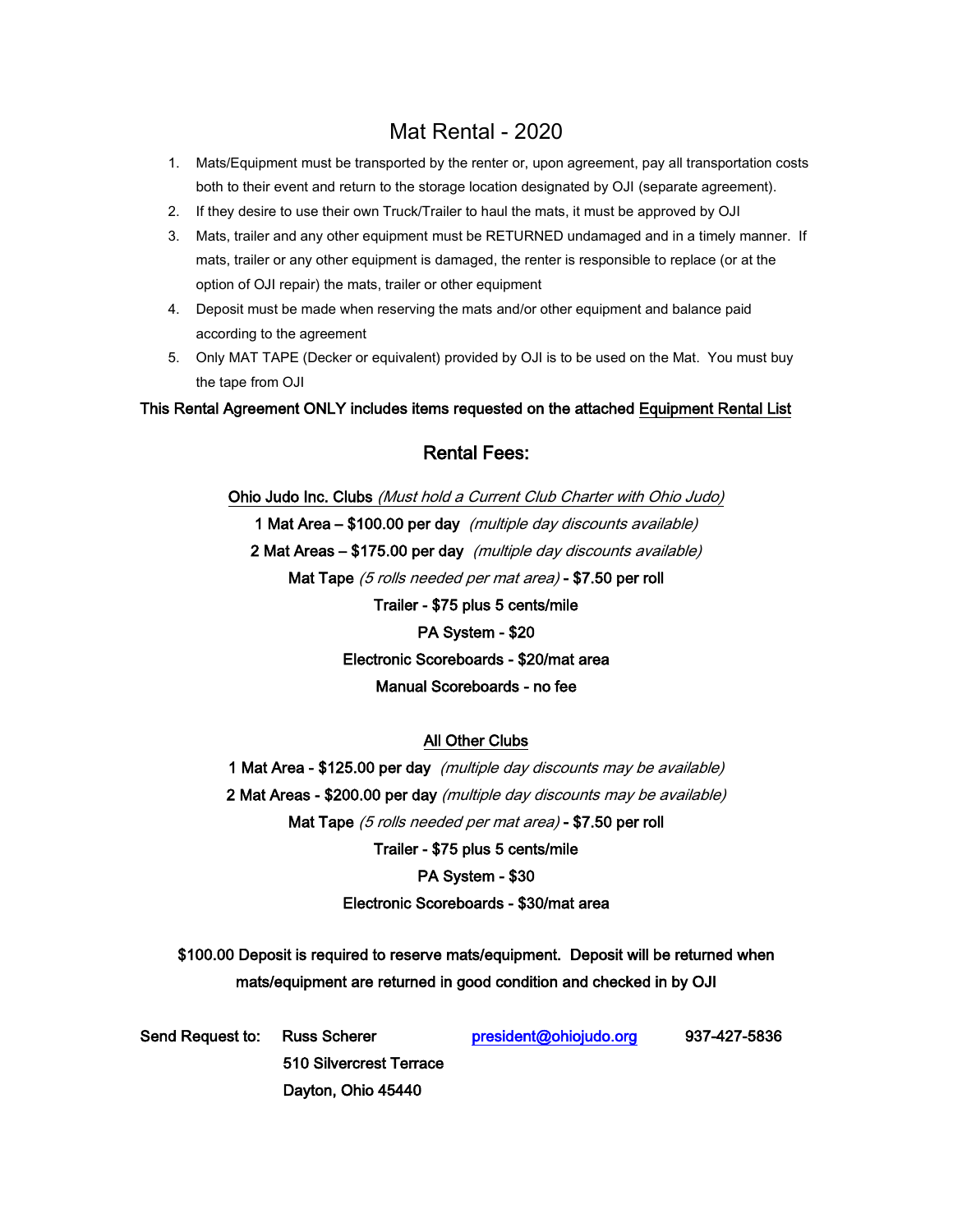## **Ohio Judo, Inc. Mats & Equipment Rental Agreement**

Ohio Judo, Inc. ("Lessor") herby rents to \_\_\_\_\_\_\_\_\_\_\_\_\_\_\_\_\_\_\_\_\_\_\_\_\_\_\_\_\_\_\_\_\_\_\_\_\_\_\_\_\_\_\_(Name), ("Renter") the Mats/Trailer/Other Equipment described on the attached Equipment Rental List. Renter in turn agrees to comply fully with the terms and conditions of this Agreement, as specified further herein. The parties acknowledge that the Mats/Trailer/Other Equipment rented hereunder are intended for Renter's use at the (Name of Event)

1. Renter acknowledges and agrees that the Mats/Trailer/Other Equipment are in good condition and are appropriate for Renter's intended use, unless the Renter notifies Lessor to the contrary within one (1) hour after inspecting the Mats/Trailer/Other Equipment per the inspection schedule on the Equipment Rental List. Renter agrees to return all Mats/Trailer/Other Equipment to Lessor in the same condition as when received by Renter, except for normal wear and tear, at the location, date and time specified on the Equipment Rental List.

2. RENTER FURTHER EXPRESSLY AGREES TO ASSUME FULL AND COMPLETE RESPONSIBILITY AND LIABILITY FOR ANY AND ALL DAMAGES TO THE MATS/TRAILER/OTHER EQUIPMENT AND LOSS OF USE OF THE MATS/TRAILER/OTHER EQUIPMENT WHICH OCCURS WHILE SUCH MATS/TRAILER/OTHER EQUIPMENT ARE IN USE BY OR IN THE POSSESSION OF THE RENTER, INCLUDING BUT NOT LIMITED TO REPLACEMENT AND REPAIR COSTS, AND TO HOLD LESSOR HARMLESS IN CONNECTION WITH ANY SUCH DAMAGES AND LOSS OF USE, INCLUDING BUT NOT LIMITED TO REPLACEMENT AND REPAIR COSTS.

3. Renter agrees that in the event of loss or damage to the Mats/Trailer/Other Equipment while such Mats/Trailer/Other Equipment in its possession pursuant to this Agreement, whether or not Renter causes such loss or damage, Renter shall be responsible for and shall pay to Lessor (on demand) the amount of loss or damage as applicable, including but not limited to the loss of use of the Mats/Trailer/Other Equipment except as otherwise provided by law.

4. Items covered by this agreement are listed on the attached Equipment Rental List, hereby incorporated in this agreement.

5. THIS AGREEMENT IS FOR THE FOLLOWING DATES:

6. THE COST OF THE RENTAL IS:

7. THE RENTER HEREBY ACKNOWLEDGES THAT HE/SHE HAS READ AND UNDERSTANDS THIS AGREEMENT IN ITS ENTIRETY.

**THE RENTER FURTHER AGREES TO COMPLY WITH AND BE BOUND BY ALL TERMS AND CONDITIONS OF THIS AGREEMENT.**

| <b>RENTER</b>                                                                   |  |
|---------------------------------------------------------------------------------|--|
|                                                                                 |  |
|                                                                                 |  |
| <b>LESSOR</b>                                                                   |  |
|                                                                                 |  |
|                                                                                 |  |
| Please return form to: Russ Scherer 510 Silvercrest Terrace, Dayton, Ohio 45440 |  |

**[president@ohiojudo.org](mailto:president@ohiojudo.org) 937-427-5836**